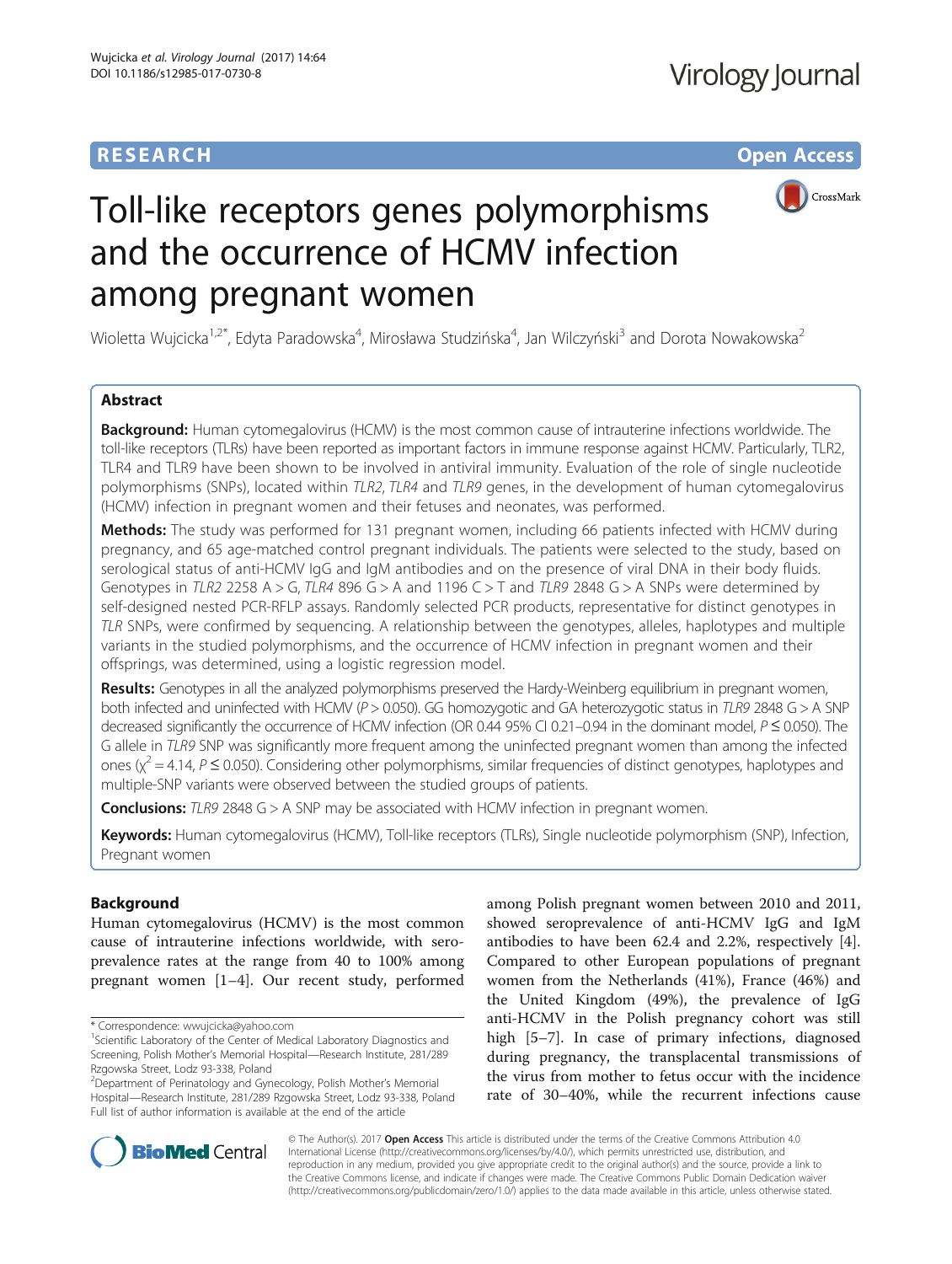congenital cytomegaly within the range 0.2–2.2% [[8](#page-7-0)–[12](#page-7-0)]. Among fetuses and neonates, congenitally infected with HCMV, cytomegaly may have both asymptomatic and symptomatic course with severe symptoms, including microcephaly, ventriculomegaly, increased periventricular echogenicity and calcifications [[8, 12\]](#page-7-0).

Taking into account the immune response to HCMV, the Toll-like receptors (TLRs) have been reported to play important role [\[13](#page-8-0)–[15\]](#page-8-0). Particularly, TLR2, TLR4 and TLR9 have been shown to be involved in antiviral immunity [\[14](#page-8-0), [16](#page-8-0)–[18](#page-8-0)]. In the most recent in vitro study, TLR2 was found as a target of HCMV miR-UL112-3p [[19\]](#page-8-0). Previously, TLR2 was also determined to be involved in the functional sensing of HCMV through direct interactions with viral glycoproteins (gp, g) gB and gH [[20\]](#page-8-0). In turn, TLR4 was reported to be correlated with inhibition of HCMV infection [[21\]](#page-8-0). In human monocytoid THP1 cells and foreskin fibroblasts, TLR9 was determined to induce the expression of TNF-α at 1 h after HCMV infection [\[22\]](#page-8-0). A study performed for neonatal human fibroblasts, showed some involvement of TLR9 in the development of HCMV infection as well [\[23\]](#page-8-0).

Previously, the role of single nucleotide polymorphisms (SNPs, variations of single nucleotides at specific positions in sequences of the genes), residing within TLR genes, was also reported  $[24–26]$  $[24–26]$  $[24–26]$  $[24–26]$  $[24–26]$ . In case of  $TLR2 + 1350$  $T > C$  polymorphic site, the CC genotype (homozygotic status with two minor C alleles) was correlated with congenital HCMV infection [[27\]](#page-8-0). In turn, our recent study showed no genotypic variability within TLR2 + 1350  $T > C$  as well as 2029  $C > T$  SNPs among the analyzed Polish fetuses and neonates, who were both congenitally infected and uninfected with HCMV [\[28](#page-8-0)]. However, the study reported the GA heterozygotic status and A allele located within  $TLR2 2258 G > A$  SNP to be significantly more frequent among the infected offsprings than among uninfected individuals [\[28\]](#page-8-0). In an in vitro study of the transfected human embryonic kidney (HEK) 293 cells exposed to HCMV gB, the TLR2 2258 SNP was shown to be associated with TLR2 signal-ing impairment [\[25](#page-8-0)]. Considering *TLR4*, both 896  $A > G$ and 1196  $C > T$  polymorphisms were reported to impair TLR4/MD2 dimerization necessary to activate downstream signaling, involved in HCMV-induced immune response [[29, 30\]](#page-8-0). *TLR4* 896 A > G and *TLR4* 1196 C > T SNPs were also determined to be significantly associated with more frequent opportunistic infections and cytomegaly, diagnosed among renal transplant recipients (RTRs) [[14, 31](#page-8-0)]. Another study performed for RTRs and their unrelated donors, showed both TLR4 SNPs to be possibly associated with the risk factors of invasive aspergillosis that included HCMV seropositivity [\[24](#page-8-0)]. Considering TLR9, the -1237  $T > C$  SNP was marginally correlated with recurrent urinary infections in RTRs

[[32\]](#page-8-0). The study performed for Polish fetuses and neonates congenitally infected with HCMV, showed the CC genotype in TLR4 1196 polymorphism, as well as the GA variant in TLR9 2848  $G > A$  SNP to be correlated with the infection, and the heterozygotic status in TLR9 SNP increased the risk of congenital cytomegaly by 4.81 times [[18\]](#page-8-0). Moreover, complex AA variants for both TLR2 2258 and TLR9 2848  $G > A$  polymorphisms, were found to be associated with an increased risk of congeni-tal HCMV infection [\[28\]](#page-8-0). Regarding TLR9 -1486  $T > C$ and  $2848 \text{ C} > T$  SNPs, the heterozygous and homozygous recessive genotypes within the reported polymorphisms, were associated with an increased risk of HCMV disease among infants [[33\]](#page-8-0).

Considering reported data, the association between the presence of genetic changes within  $TLR2$  2258  $G > A$ , TLR4 896 A > G and TLR4 1196 C > T, as well as TLR9 2848 G > A SNPs and the occurrence of HCMV infection among pregnant women seems to be really possible, although there have been no such reports. Therefore, the current paper was aimed to describe the role of TLR2, TLR4 and TLR9 SNPs (see Fig. [1](#page-2-0)) in the occurrence of HCMV infection among pregnant women, acquired within the gestation period [\[18, 29, 34](#page-8-0)–[39\]](#page-8-0). The estimation of the possible relationship between the genetic status within the analyzed polymorphic sites and the appearance of HCMV infection might be significant to provide new genetic alterations possibly associated with the infection occurring among pregnant women during pregnancy.

## Methods

The study was performed with 131 pregnant women, including 66 patients infected with HCMV during pregnancy, and 65 age-matched control individuals uninfected with the virus, at the age between 18 and 41 years (mean 28.52 years). The mean age among HCMVinfected pregnant women was  $28.29 \pm 5.29$  years, and among uninfected pregnant women was  $28.75 \pm 4.79$ years. The samples were obtained from pregnant women, admitted to the Department of Feto-Maternal Medicine and Gynecology at the Polish Mother's Memorial Hospital—Research Institute, between the years 2002 and 2014. Clinical samples, used in the TLRs' SNPs genotyping, consisted of whole blood and serum specimens. HCMV infection, that occurred within the pregnancy period in pregnant women, was determined by serological status for anti-HCMV antibodies, HCMV DNA detection, as well as by ultrasound markers related to congenital cytomegaly in their fetuses. Symptoms associated with congenital disease included microcephaly (determined in 1 of 66 tested fetuses and neonates, 1.52%), ventriculomegaly (1/66, 1.52%), respiratory failure (5/66, 7.58%), heart defects (4/66, 6.06%), hepatitis (1/66, 1.52%), ascites (2/66, 3.03%), intrauterine growth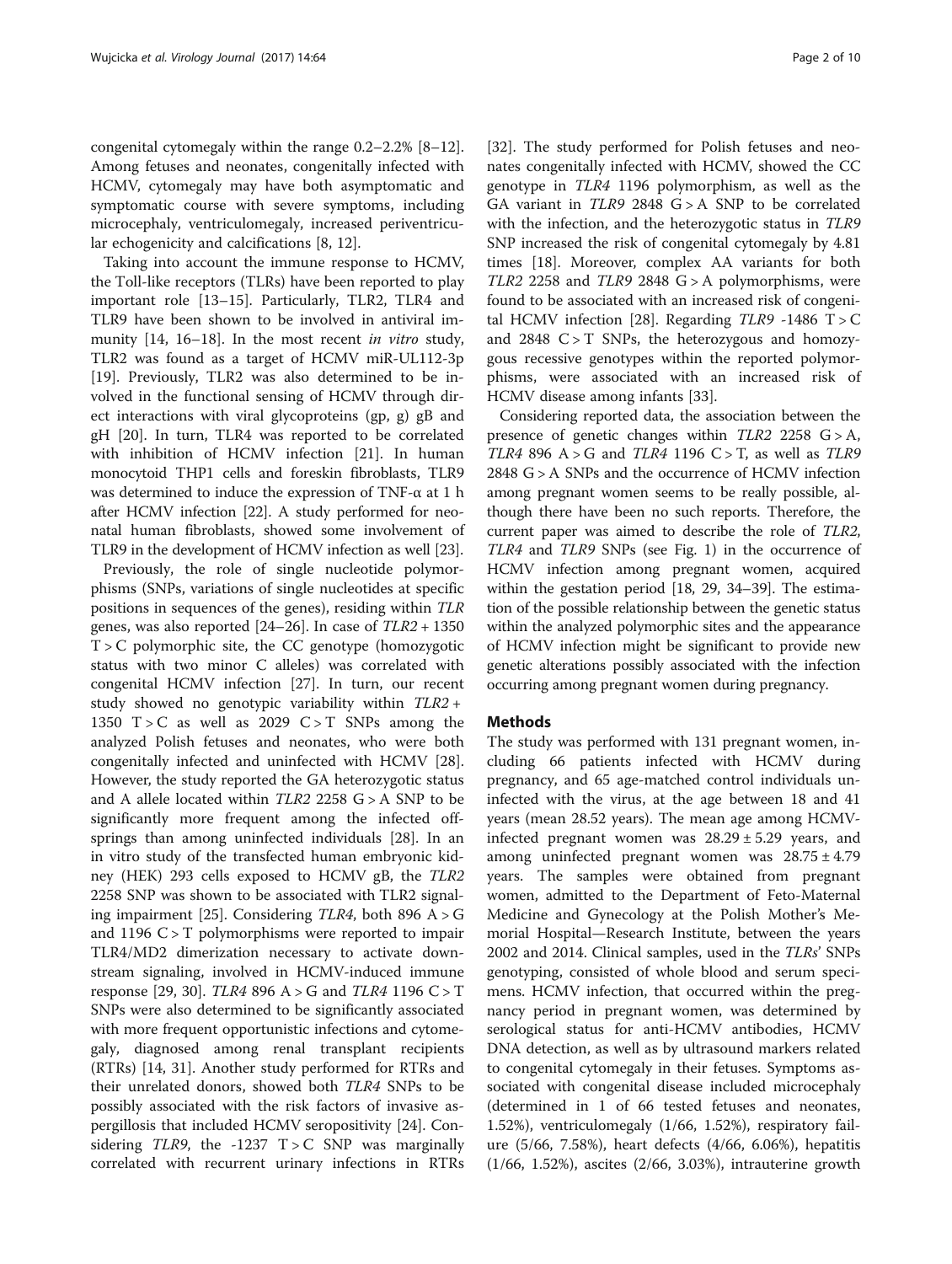<span id="page-2-0"></span>

restriction (IUGR, 6/66, 9.09%), as well as fetal/neonatal death (7/66, 10.61%), and were observed among the 28.8% (19/66) offsprings of the infected pregnant women. Active HCMV infections were confirmed in 15 pregnant women (15/66, 22.7%) and their 10 offsprings (10/66, 15.2%), based on the presence of the viral DNA in body fluids, including maternal whole blood, plasma, and urine samples, as well as fetal amniotic fluids and umbilical cord blood specimens. Considering all the studied parameters related to HCMV infection, the overall rate of congenital viral transmission from mother to the fetus was 33.3% (22/66). The study was approved by the Research Ethics Committee at the Polish Mother's Memorial Hospital—Research Institute. All the samples, previously collected for diagnostic purposes, were anonymized in this report. Informed consent forms were signed by all the enrolled pregnant women.

## Serological tests

Blood specimens were gained from the pregnant women by venipuncture on their first visit to the Hospital, between the 5th and 38th week of gestation (mean 21.96 weeks). The mean gestational age among HCMVinfected pregnant women was  $22.50 \pm 9.21$  weeks, and among uninfected pregnant women was 21.63 ± 9.02 weeks. Serum samples were obtained by centrifugation and then stored at 4°C until analysis, on the day of blood collection. Serological status was determined at the Hospital's Department of Clinical Microbiology.

Screening for anti-HCMV IgG and IgM antibodies was performed with VIDAS CMV IgG and IgM tests (bio-Mérieux, France), used between the years 2002 and 2006. Both IgG and IgM antibodies titers  $\geq 6$  IU/ml were determined as positive. Between 2006 and 2011, the antibodies levels and IgG avidity, were evaluated by the chemiluminescence immunoassays (CLIA), using anti-CMV IgG and IgM tests (Diasorin/Biomedica, Italy). Samples were considered as IgG- or IgM-positive for antibody levels ≥ 0.6 IU/ml and ≥ 30 IU/ml, respectively. The IgG avidity with indexes < 0.200 was interpreted as low,  $0.200 - 0.300$  as borderline, and  $\ge 0.300$  as high. From the year 2012, the CLIA method was replaced by the enzyme-linked fluorescence assays (ELFA), used to determine antibodies levels. IgG antibody titers ≥ 6 IU/ ml and IgM indexes  $\geq$  0.9 were considered positive.

## DNA extraction

Genomic and viral DNA was extracted from studied body fluids, using a QIAamp DNA Mini Kit (QIAGEN, Hilden, Germany). The isolated DNA was diluted in 100 μL of elution buffer and stored at -20°C until further genetic analyses, according to the manufacturer's guidelines.

## Quantification of HCMV DNA

Among HCMV infected patients, the amount of viral DNA in the study specimens, was determined by the quantitative real-time PCR assay for the detection of UL55 gene fragment, as described previously [[40](#page-8-0)–[42](#page-8-0)].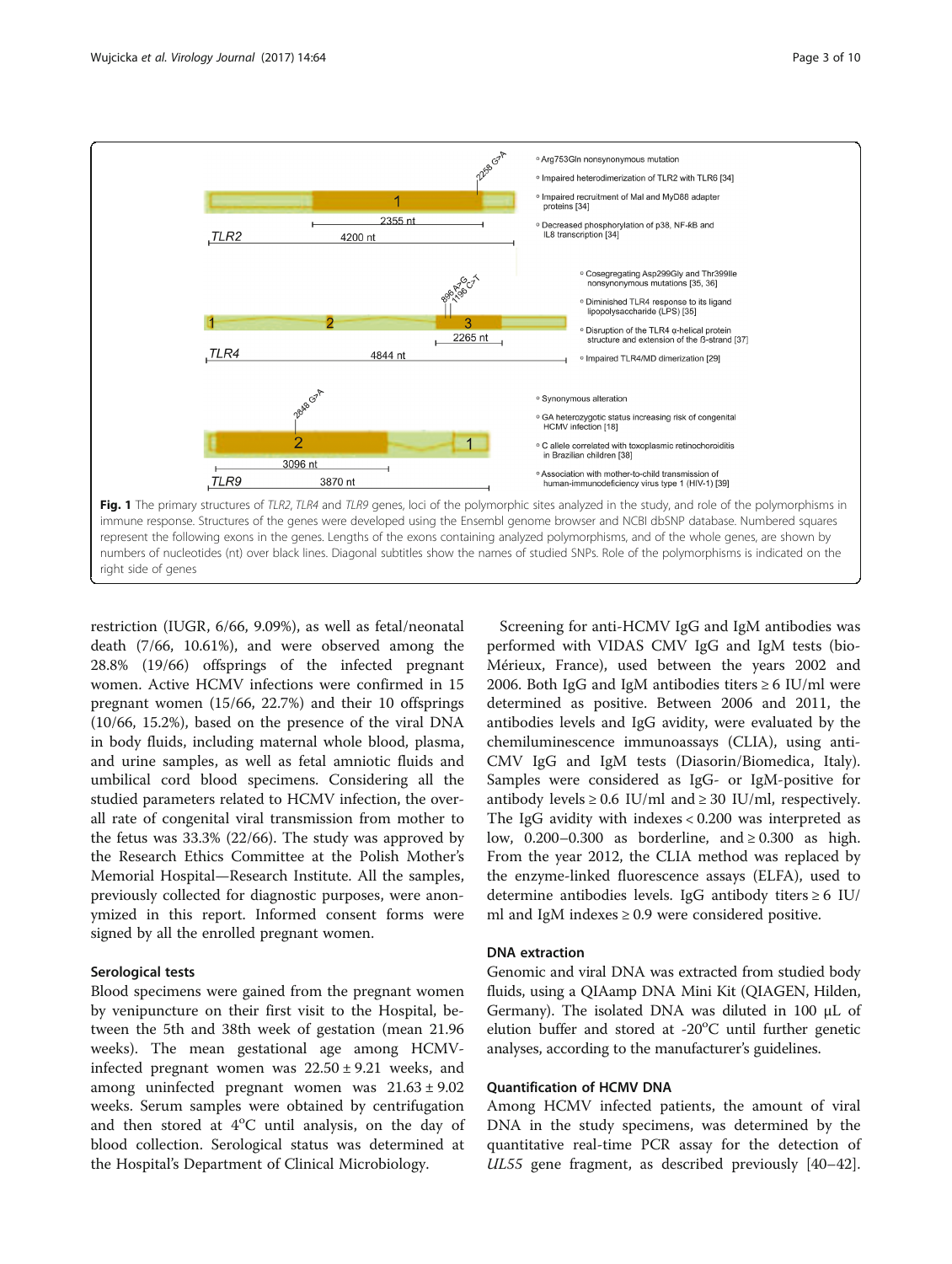The reactions were performed in triplicate and the PCR conditions were as follows: initial activation for 10 min at 95°C and 50 cycles of repeated denaturation at 95°C for 15 s and annealing at 60°C for 1 min. The standard curves were obtained from serial 10-fold dilutions from  $10<sup>5</sup>$  to 1 plasmid DNA, containing the entire HCMV UL55 open reading frame [[42, 43\]](#page-8-0). The amplification was performed by a 7900HT Fast Real-Time PCR System (Applied Biosystems, USA).

#### Genotyping of TLR2, TLR4 and TLR9 SNPs

TLR2 2258  $G > A$ , TLR4 896  $A > G$  and 1196  $C > T$ SNPs, as well as  $TLR9 2848 G > A$  SNP (see Fig. [1\)](#page-2-0), were genotyped, using the self-designed nested PCR-RFLP assays. The sequences of the external and internal primers, the lengths of PCR products and annealing temperatures, used in the PCR assays for TLR SNPs, were previously shown [\[18](#page-8-0), [28, 44](#page-8-0)]. The sequences, annealing temperatures, and the sizes of amplicons for TLR SNPs are presented in Table 1. The sequences of external primers were developed, using the Vector NTI Suite 5.5 software, whereas the internal primers were taken from the literature [[45](#page-8-0)–[49](#page-8-0)]. Nested PCR products were digested overnight with AciI, NcoI, HinfI or BstUI endonucleases, in order to study the genotypes residing within the analyzed TLR2 2258  $G > A$ , TLR4 896  $A > G$ , TLR4 1196  $C > T$  or TLR9 2848  $G > A$  SNPs, respectively. The genotypes and alleles were determined by the length of restriction fragments, resolved on 2% agarose gels, as previously described [[45](#page-8-0)–[49](#page-8-0)]; see Additional file [1:](#page-7-0) Figure S1. Randomly selected amplicons for the studied TLR SNPs were then sequenced by the Sanger method, at the Genomed Joint-Stock Company (Warsaw, Poland), to verify the genotypes, determined by the PCR-RFLP assay. Sequencing was performed for five GG homozygotes and seven GA heterozygotes in TLR2 SNP, for six AA homozygotes and four AG heterozygotes in TLR4 896  $A > G$  SNP, for five CC homozygotes and five CT heterozygotes in TLR4 1196  $C > T$  SNP, as well as for five GG homozygotes, five GA heterozygotes and five AA homozygotes in TLR9 SNP. The exemplary chromatograms for DNA fragments of sequenced PCR products encompassing different TLR SNPs are presented in Additional file [2](#page-7-0): Figure S2. In order to determine the analyzed genotypes, the sequenced and the reference fragments of the analyzed TLR genes were compared, using the BLASTN program for the alignment of two (or more) sequences [\(http://blast.ncbi.nlm.nih.gov/Blast.cgi?PA-](http://blast.ncbi.nlm.nih.gov/Blast.cgi?PAGE_TYPE=BlastSearch&BLAST_SPEC=blast2seq&LINK_LOC=align2seq)[GE\\_TYPE=BlastSearch&BLAST\\_SPEC=blast2seq&LINK\\_L](http://blast.ncbi.nlm.nih.gov/Blast.cgi?PAGE_TYPE=BlastSearch&BLAST_SPEC=blast2seq&LINK_LOC=align2seq) [OC=align2seq\)](http://blast.ncbi.nlm.nih.gov/Blast.cgi?PAGE_TYPE=BlastSearch&BLAST_SPEC=blast2seq&LINK_LOC=align2seq). Chromatograms were read, using the Chromas Lite 2.1.1 program.

## Statistical analysis

Distribution of genotypes and alleles in the analyzed TLR2, TLR4 and TLR9 SNPs among HCMV-infected and uninfected pregnant women was estimated by

|       | Gene GenBank Accession No. <sup>a</sup> SNP <sup>b</sup> name |                           | $(5' - 3')$     | Primer sequences                                                | Annealing temperature Amplicon length<br>[°C] | $(bps)$ <sup>c</sup> |
|-------|---------------------------------------------------------------|---------------------------|-----------------|-----------------------------------------------------------------|-----------------------------------------------|----------------------|
| TLR2  | NC_000004.12                                                  | 2258 G > A<br>(rs5743708) |                 | External For: CGGAATGTCACAGGACAGC<br>Rev: GGACTTTATCGCAGCTCTCAG | 52                                            | 605                  |
|       |                                                               |                           | Internal        | For: GCCTACTGGGTGGAGAACCT<br>Rev: GGCCACTCCAGGTAGGTCTT          | 59                                            | 340                  |
| TLR4  | NG_011475                                                     | 896 A > G                 |                 | External For: AAAACTTGTATTCAAGGTCTGGC                           | 52                                            | 355                  |
|       |                                                               | (rs4986790)               |                 | Rev: TGTTGGAAGTGAAAGTAAGCCT                                     |                                               |                      |
|       |                                                               |                           | Internal        | For: AGCATACTTAGACTACTACCTCCATG                                 | 61                                            | 188                  |
|       |                                                               |                           |                 | Rev: AGAAGATTTGAGTTTCAATGTGGG                                   |                                               |                      |
|       |                                                               | 1196 $C > T$              | <b>External</b> | For: AGTTGATCTACCAAGCCTTGAGT                                    | 52                                            | 510                  |
|       |                                                               | (rs4986791)               |                 | Rev: GGAAACGTATCCAATGAAAAGA                                     |                                               |                      |
|       |                                                               |                           | Internal        | For:<br>GGTTGCTGTTCTCAAAGTGATTTTGGGAGAA                         | 59                                            | 407                  |
|       |                                                               |                           |                 | Rev:<br>ACCTGAAGACTGGAGAGTGAGTTAAATGCT                          |                                               |                      |
| TI R9 | FU170539                                                      | 2848 G > A                | <b>External</b> | For: GTCAATGGCTCCCAGTTCC                                        | 52                                            | 292                  |
|       |                                                               | (rs352140)                |                 | Rev: CATTGCCGCTGAAGTCCA                                         |                                               |                      |
|       |                                                               |                           | Internal        | For: AAGCTGGACCTCTACCACGA                                       | 59                                            | 177                  |
|       |                                                               |                           |                 | Rev: TTGGCTGTGGATGTTGTT                                         |                                               |                      |

Table 1 Primer sequences, annealing temperatures and amplicon lengths, obtained in nested PCR assays for SNPs in the TLR genes

<sup>a</sup> No., number

b SNP, single nucleotide polymorphism

 $c$  bps, base pairs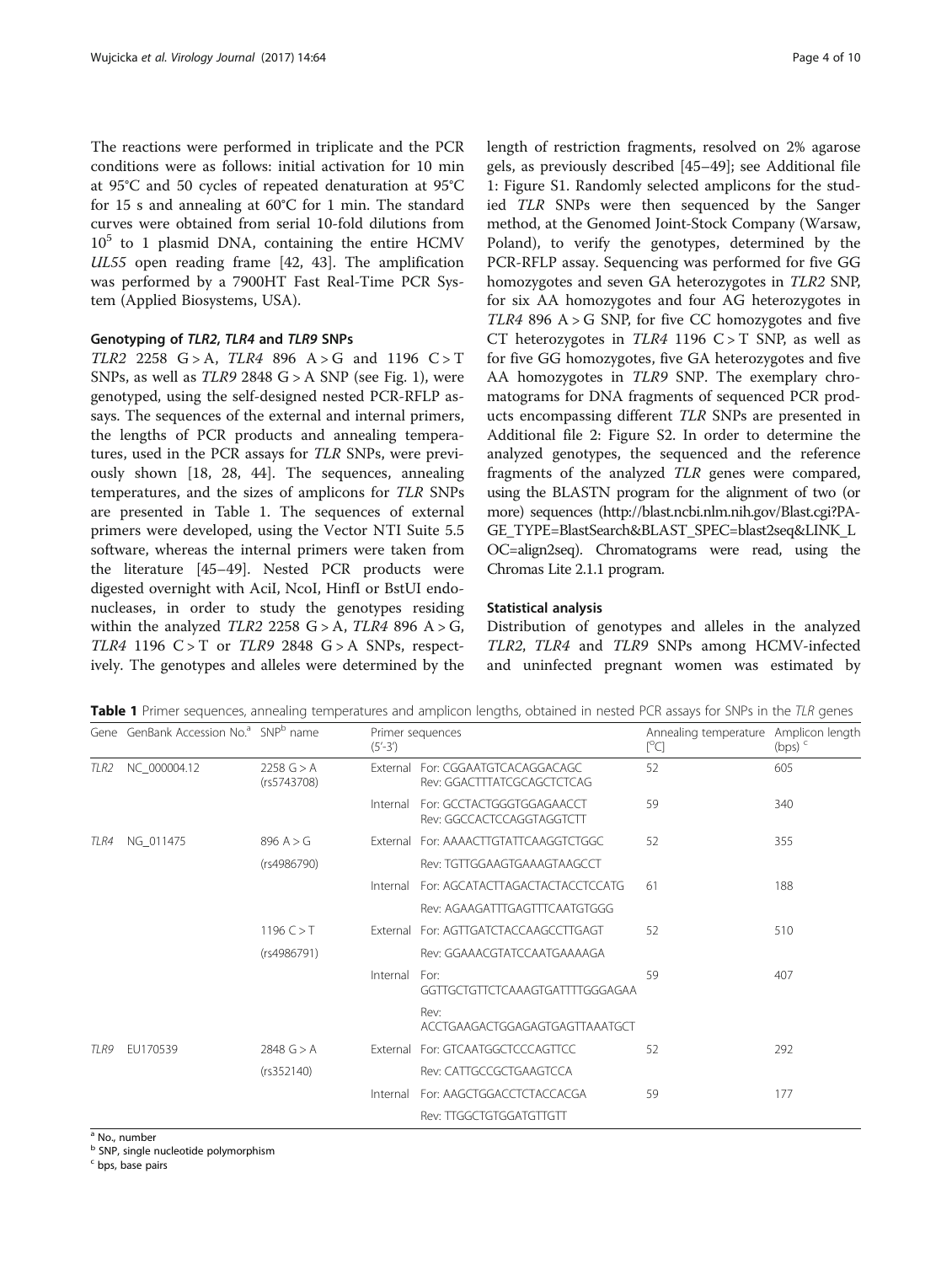means of descriptive statistics. The studied groups of patients were tested for the Hardy-Weinberg (H-W) equilibrium, the linkage disequilibrium (LD) and haplotypes, using the SNPStats software [\(http://bioinfo.iconcologia.](http://bioinfo.iconcologia.net/en/SNPStats_web) [net/en/SNPStats\\_web](http://bioinfo.iconcologia.net/en/SNPStats_web)). Genotypes in all the analyzed polymorphisms preserved the H-W equilibrium in pregnant women, both infected with HCMV and control uninfected individuals ( $P > 0.050$ ). The TLR4 896 A  $>$  G and 1196  $C > T$  SNPs were in linkage disequilibrium among the studied groups of pregnant women ( $P \leq$ 0.050). The relationships between the genotypes, alleles or haplotypes in TLR SNPs and the occurrence of the viral infections were determined by cross-tabulation, Pearson's Chi-squared test and by the logistic regression model. The multiple-SNP analysis for the haplotypes in TLR4 SNPs, as well as for the complex genotypic variants within the range of all the analyzed TLR SNPs was performed by the Expectation Maximization (EM) algorithm. The outcomes of the analyses were determined statistically significant when the significance level of  $P \leq$ 0.050 was obtained. The statistical analysis was in part supported by the NCSS 2004 software.

#### Results

## Prevalence of anti-HCMV IgG and IgM antibodies

In pregnant women, HCMV infection during pregnancy was estimated on the basis of IgG seroconversion within gestation, on the presence of IgG and IgM specific antibodies or on a low IgG avidity index. IgG seropositivity was confirmed in 96.55% (56/58) of the infected pregnant women, while data on IgM antibodies suggestive of the recent infection, were obtained for 86.21% (50/58) of infected individuals. Control group in the study, consisted of pregnant women seronegative for both IgG and IgM antibodies against HCMV, who were classified as uninfected individuals.

## HCMV DNA loads in body fluids

The median load of HCMV DNA in whole blood specimens of the infected pregnant women was  $3.8 \times 10^2$  copies/ml and ranged from  $1.3 \times 10^2$  to  $1.1 \times 10^3$  copies/ml, while the mean viral load was  $5.2 \times 10^2$  copies/ml. In case of plasma specimens, the median viral load was  $5.6 \times 10^2$  copies/ml, ranging from  $1.8 \times 10^2$  to  $3.6 \times 10^3$ copies/ml, whereas the mean viral load was  $1.4 \times 10^3$ copies/ml. Regarding urine samples, the median HCMV DNA load was  $4.4 \times 10^2$  copies/ml, ranging from  $1.5 \times$  $10^2$  to  $2.4 \times 10^3$  copies/ml, and the mean viral load was  $3.2 \times 10^3$  copies/ml. Considering fetal amniotic fluids, the median HCMV DNA load was  $9.9 \times 10^2$  copies/ml, and ranged from  $2.2 \times 10^2$  to  $1.5 \times 10^3$  copies/ml, while the mean viral load was  $9.2 \times 10^2$  copies/ml. In umbilical cord blood samples, the median HCMV DNA load was  $3.2 \times 10^3$  copies/ml, and ranged from  $1.6 \times 10^2$  to  $6.6 \times$ 

 $10^3$  copies/ml, and the mean viral load was  $3.3 \times 10^3$ copies/ml.

## Frequencies of the genotypes in TLR2, TLR4 and TLR9 **SNPs**

In the pregnant women, infected with HCMV, the frequencies of GG and GA genotypes found at TLR2 2258  $G > A$  polymorphic site were 93.9% (62/66) and 6.1% (4/ 66), respectively (see Table [2](#page-5-0)). In cases of TLR4 SNPs, AA and AG genotypes in 896  $A > G$  SNP were carried by 91.8% (56/61) and 8.2% (5/61) of the pregnant women, respectively, while CC and CT genotypes in 1196  $C > T$  polymorphism—by 90.9% (60/66) and 9.1% (6/66), respectively. Considering TLR9 2848  $G > A$  SNP, the GG, GA and AA genotypes were determined in 13.3% (8/60), 41.7% (25/60), and 45% (27/60) of patients, respectively. Among uninfected pregnant women, the frequencies of GG and GA genotypes in TLR2 SNP were 92.2% (59/64) and 7.8% (5/64), respectively. The frequencies of AA and AG genotypes in  $TLR4$  896 A > G were 86.9% (53/61) and 13.1% (8/61), respectively, while the rates of CC and CT genotypes in  $TLR4$  1196 C > T were 87.3% (55/63) and 12.7% (8/63), respectively. In cases of TLR9 2848  $G > A$  polymorphism, the GG, GA and AA genotypes were observed in 20.3% (13/64), 53.1% (34/64), and 26.6% (17/64), respectively. Taking that into account, the GG homozygotic and GA heterozygotic status decreased significantly the occurrence of HCMV infection (OR 0.44, 95% CI 0.21–0.94 in the dominant model;  $P \le 0.050$ ; see Table [2](#page-5-0)). In turn, the frequencies of the genotypes, located in TLR2 and TLR4 SNPs, were similar between the studied groups of the infected and uninfected pregnant women. Moreover, both the haplotypes in TLR4 polymorphisms and the complex variants within the range of all the analyzed SNPs, were observed in similar frequencies among the studied groups of patients. Considering congenital transmission of HCMV from the infected pregnant women to their fetuses, similar frequencies of various genetic variants of the analyzed polymorphisms, were observed between mothers of congenitally infected and uninfected offsprings.

#### Distribution of the alleles in TLR2, TLR4 and TLR9 SNPs

In the infected pregnant women, the frequencies of G and A alleles in TLR2 2258 G > A SNP were 97.0% (128/ 132) and 3.0% (4/132), respectively (see Table [3\)](#page-5-0). In case of *TLR4* polymorphisms, A and G alleles in 896  $A > G$ SNP were determined in 96.0% (117/122) and 4.0% (5/ 122) of the patients, respectively, while C and T alleles in 1196  $C > T$  SNP—in 95.0% (126/132) and 5.0% (6/ 132), respectively. Regarding TLR9 2848 G > A SNP, G and A alleles were carried by 34.0% (41/120) and 66.0% (79/120) of the infected pregnant women, respectively.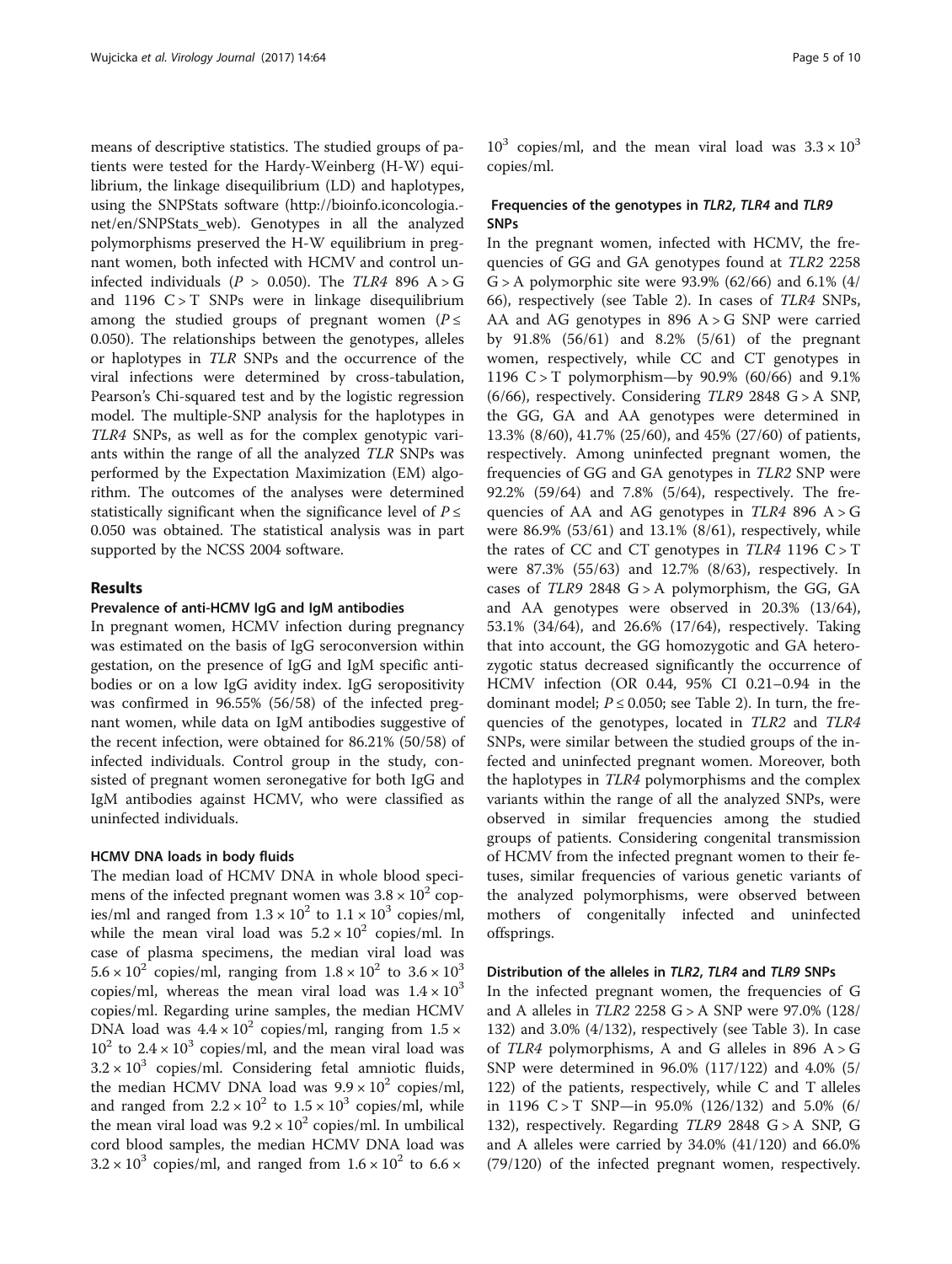<span id="page-5-0"></span>Table 2 Relationship between TLR2, TLR4 and TLR9 SNPs and the occurrence of HCMV infection among pregnant women

| Gene polymorphism | Genetic model | Genotype | Genotype prevalence rates; n (%) a |                     | OR <sup>b</sup> (95% CI) <sup>c</sup> | $P$ -value <sup>d</sup> |
|-------------------|---------------|----------|------------------------------------|---------------------|---------------------------------------|-------------------------|
|                   |               |          | Infected cases                     | Uninfected controls |                                       |                         |
| TLR2 2258 G > A   |               | GG       | 62 (93.9%)                         | 59 (92.2%)          | 1.00                                  |                         |
|                   |               | GA       | $4(6.1\%)$                         | 5(7.8%)             | $0.76$ $(0.19 - 2.97)$                | 0.690                   |
| TLR4896A>G        |               | AA       | 56 (91.8%)                         | 53 (86.9%)          | 1.00                                  |                         |
|                   |               | AG       | $5(8.2\%)$                         | 8 (13.1%)           | $0.59(0.18 - 1.92)$                   | 0.380                   |
| TLR4 1196 C > T   |               | CC       | 60 (90.9%)                         | 55 (87.3%)          | 1.00                                  |                         |
|                   |               | CT       | $6(9.1\%)$                         | 8 (12.7%)           | $0.69(0.22 - 2.11)$                   | 0.510                   |
| TLR9 2848 G > A   | Codominant    | GG       | 8 (13.3%)                          | 13 (20.3%)          | $0.39(0.13 - 1.13)$                   | 0.093                   |
|                   |               | GА       | 25 (41.7%)                         | 34 (53.1%)          | $0.46(0.21 - 1.03)$                   |                         |
|                   |               | AA       | 27 (45.0%)                         | 17 (26.6%)          | 1.00                                  |                         |
|                   | Dominant      | AA       | 27 (45.0%)                         | 17 (26.6%)          | 1.00                                  |                         |
|                   |               | GA-GG    | 33 (55.0%)                         | 47 (73.4%)          | $0.44(0.21 - 0.94)$                   | 0.032                   |
|                   | Recessive     | AA-GA    | 52 (86.7%)                         | 51 (79.7%)          | 1.00                                  |                         |
|                   |               | GG       | 8 (13.3%)                          | 13 (20.3%)          | $0.60(0.23 - 1.58)$                   | 0.300                   |
|                   | Overdominant  | GG-AA    | 35 (58.3%)                         | 30 (46.9%)          | 1.00                                  |                         |
|                   |               | GA       | 25 (41.7%)                         | 34 (53.1%)          | $0.63$ $(0.31 - 1.28)$                | 0.200                   |

<sup>a</sup> n, number of tested pregnant women

<sup>b</sup> OR, odds ratio

<sup>c</sup> 95% CI, confidence interval

 $d$  logistic regression model;  $P \le 0.050$  is considered as significant

Among uninfected pregnant women, the frequencies of G and A alleles in  $TLR2$  2258 G > A SNP were 96.0%  $(123/128)$  and  $4.0\%$   $(5/128)$ , respectively. The frequencies of A and G alleles in  $TLR4$  896  $A > G$  SNP were 93.0% (114/122) and 7.0% (8/122), respectively, and the

Table 3 Distribution of the alleles, located in TLR2, TLR4 and TLR9 SNPs

| Gene polymorphism         |   | No. $^a$ of carriers with TLR alleles (%) | $P$ -value $b$ |       |  |
|---------------------------|---|-------------------------------------------|----------------|-------|--|
| and allele                |   | Cases<br>Controls                         |                |       |  |
| TLR2 2258<br>G > A        |   |                                           |                |       |  |
|                           | G | 128 (97%)                                 | 123 (96%)      | 0.699 |  |
|                           | A | 4 (3%)                                    | 5(4%)          |       |  |
| <b>TLR4 896</b><br>A > G  |   |                                           |                |       |  |
|                           | А | 117 (96%)                                 | 114 (93%)      | 0.392 |  |
|                           | G | 5(4%)                                     | 8(7%)          |       |  |
| TLR4 1196<br>C > T        |   |                                           |                |       |  |
|                           | C | 126 (95%)                                 | 118 (94%)      | 0.523 |  |
|                           | T | 6(5%)                                     | 8(5%)          |       |  |
| <b>TLR9 2848</b><br>G > A |   |                                           |                |       |  |
|                           | G | 41 (34%)                                  | 60 (47%)       | 0.042 |  |
|                           | Α | 79 (66%)                                  | 68 (53%)       |       |  |

<sup>a</sup> No. - number

 $b$  Pearson's Chi-squared test;  $P \le 0.050$  is considered significant

rates of C and T alleles in  $TLR4$  1196 C > T SNP were 94.0% (118/126) and 6.0% (8/126), respectively. Considering TLR9 SNP, the G and A alleles were found in frequencies of 47.0% (60/128) and 53.0% (68/128), respectively. The G allele in TLR9 SNP was significantly more frequent among the uninfected pregnant women, as compared to the infected ones ( $\chi^2$  = 4.14,  $P \le 0.050$ ; Pearson's Chi-squared test; see Table 3). The distribution of the alleles at other analyzed polymorphic sites was similar between the studied groups of patients.

#### **Discussion**

Both GG homozygous and GA heterozygous variants in TLR9 2848  $G > A$  SNP were found in our study to have been significantly associated with a decreased occurrence of HCMV infection among pregnant women. Additionally, the G allele in TLR9 SNP was observed significantly more frequently among the uninfected pregnant women than among the infected ones. The frequencies of the genotypes and alleles within TLR9 2848 G > A SNP determined among uninfected pregnant women, but not among HCMV-infected patients, were similar to the frequencies reported for European populations (see [https://www.ncbi.nlm.nih.gov/projects/SNP/](https://www.ncbi.nlm.nih.gov/projects/SNP/snp_ref.cgi?rs=352140) [snp\\_ref.cgi?rs=352140\)](https://www.ncbi.nlm.nih.gov/projects/SNP/snp_ref.cgi?rs=352140).

Differences in distribution of both the genotypes and alleles within TLR9 2848  $G > A$  SNP between the infected pregnant women analyzed in the current study,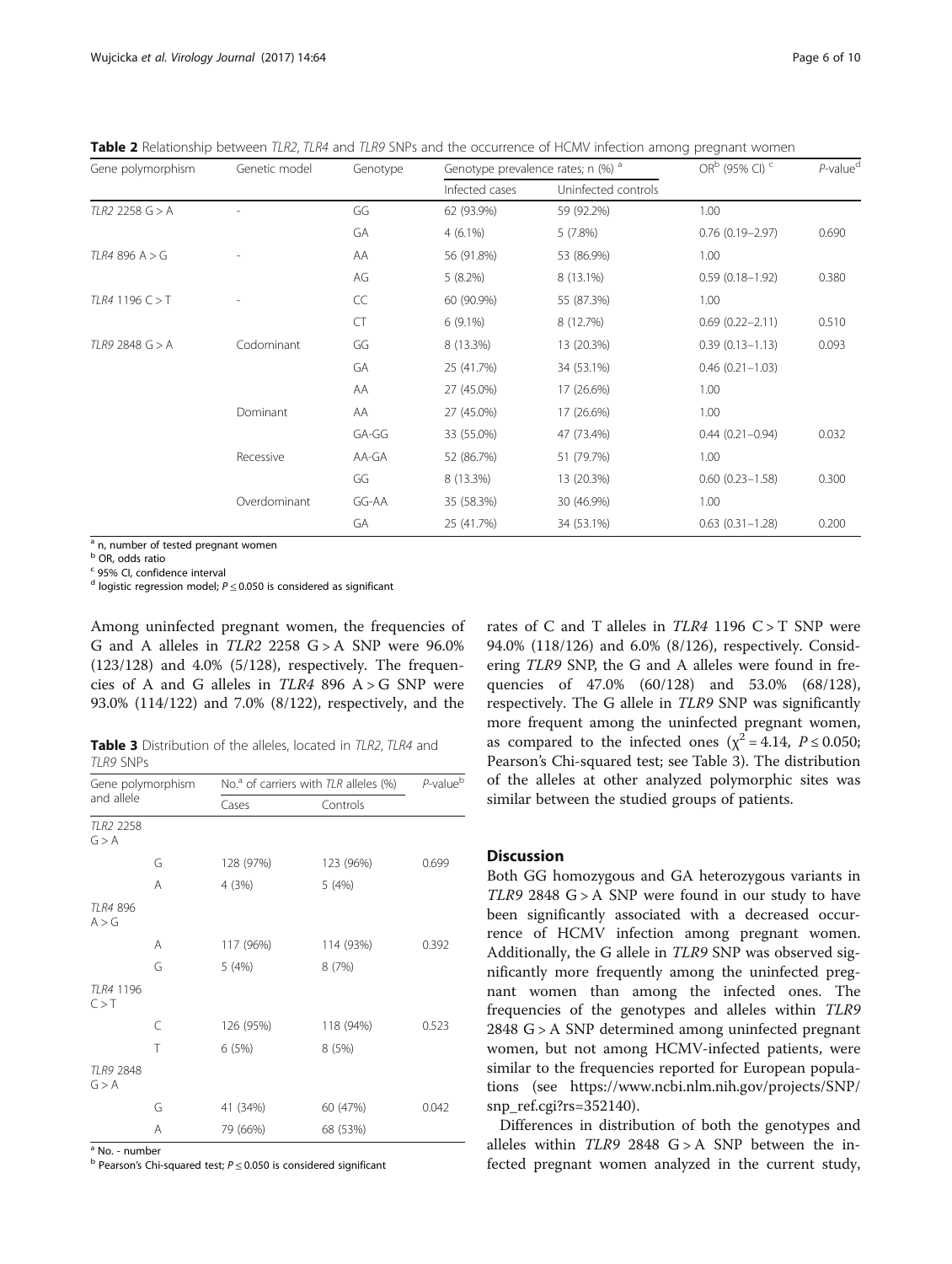and the reported European populations might be due to a selection bias. Similarly, significantly higher prevalence rates of anti-HCMV IgG and IgM antibodies determined among the infected pregnant women studied in this paper, as compared to the previously reported cohort of Polish pregnant women between 2010 and 2011, as well as to other European populations, are possibly also caused by a classification of the patients to the presented study [[4](#page-7-0)–[7\]](#page-7-0). So far, it has been the first study to reveal a really significant role of TLR9 2848 G > A SNP in the occurrence of HCMV infection in pregnant women. Another research reported before that the GA heterozygotic status in the analyzed TLR9 SNP, carried by fetuses and neonates, congenitally infected with HCMV, had significantly increased the risk of the infection [\[18\]](#page-8-0). In turn, the G allele in TLR9 SNP was more frequent among the infected offsprings than among the uninfected ones, although that difference was statistically non-significant [[18\]](#page-8-0). The distinct contribution of the analyzed TLR9 SNP in the occurrence of HCMV infection may have been age-related, as well as may have resulted from the classification bias. The qualification criteria of the pregnant women to the study included their serological status, the presence of HCMV DNA in their body fluids and were also based on confirmed congenital infection with the virus in their fetuses. In turn, the fetuses were diagnosed as congenitally infected with HCMV only on the basis of ultrasound markers and on the presence of HCMV DNA in their body fluids, since the diagnostics towards the infection is not routinely performed in pregnant women. Considering the role of TLR9 SNP in HCMV infection, the TT homozygotic status in TLR9  $-1237$  T  $>$  C SNP was reported to have been correlated with a decreased risk of the infection in HCMVseropositive kidney transplant recipients [\[50\]](#page-8-0). In recipients of allogeneic hematopoietic stem cell transplants, the HCMV infection occurred significantly more frequently among carriers of minor C allele in TLR9 -1237  $T > C$ , as compared to the patients, carrying the T allele [[51\]](#page-8-0). On the other hand, the TLR9 2848  $G > A$  polymorphism was not involved in the incidence of HCMV infection among the examined patients [\[51](#page-8-0)]. However, TLR9 -1486  $T > C$  and 2848  $C > T$  SNPs were associated with an increased risk of HCMV disease among infants [[33\]](#page-8-0). Therefore, it seems possible that different SNPs, residing within TLR9 gene, may have been correlated with various disease types. Regarding the HCMV infection, previous papers showed some contribution of TLR9 to its occurrence [\[14](#page-8-0), [22](#page-8-0), [23](#page-8-0)]. In case of plasmacytoid dendritic cells (pDCs), the infection with HCMV was significantly associated with increased levels of TLR9 [[52\]](#page-8-0). The inhibited cytokine expression, observed after treatment of pDCs with CpG, agonists for TLR7 and TLR9, suggested an involvement of the reported

is more, a significant role in the occurrence of HCMV infection was previously confirmed for TLR2 and TLR4 molecules as well [\[30, 53,](#page-8-0) [54\]](#page-9-0). TLR2 was found to have been involved in the functional sensing of HCMV through a direct interaction with the viral glycoproteins gB and gH [\[20](#page-8-0)]. In case of TLR4, the molecule was involved in an inhibition of HCMV infection [\[21\]](#page-8-0). The expression levels of both TLR2 and TLR4 were correlated with the levels of HCMV IE1-72 protein [[55\]](#page-9-0). Considering genetic alterations in the current study, no differences were found in the distribution of distinct genotypes within the range of both TLR2 and TLR4 SNPs. The frequencies of the genotypes in the analyzed TLR2 and TLR4 polymorphic sites, found among HCMV-infected pregnant women were similar to the frequencies observed among European populations (see [https://www.ncbi.nlm.nih.gov/projects/SNP/snp\\_ref.cgi?rs=5](https://www.ncbi.nlm.nih.gov/projects/SNP/snp_ref.cgi?rs=5743708) [743708;](https://www.ncbi.nlm.nih.gov/projects/SNP/snp_ref.cgi?rs=5743708) [https://www.ncbi.nlm.nih.gov/projects/SNP/snp\\_ref](https://www.ncbi.nlm.nih.gov/projects/SNP/snp_ref.cgi?rs=4986790) [.cgi?rs=4986790](https://www.ncbi.nlm.nih.gov/projects/SNP/snp_ref.cgi?rs=4986790); [https://www.ncbi.nlm.nih.gov/projects/SN](https://www.ncbi.nlm.nih.gov/projects/SNP/snp_ref.cgi?rs=4986791) [P/snp\\_ref.cgi?rs=4986791\)](https://www.ncbi.nlm.nih.gov/projects/SNP/snp_ref.cgi?rs=4986791). Taking into account the allelic variability within TLR2 2258  $G > A$  and TLR4 1196  $C > T$ SNPs, the frequencies observed among all pregnant women studied in our research, were similar to the frequencies reported for European populations. In case of  $TLR4 896 C > T$ SNP, similarity to the European populations was found for HCMV-infected pregnant women (see [https://www.ncbi.](https://www.ncbi.nlm.nih.gov/projects/SNP/snp_ref.cgi?rs=4986790) [nlm.nih.gov/projects/SNP/snp\\_ref.cgi?rs=4986790](https://www.ncbi.nlm.nih.gov/projects/SNP/snp_ref.cgi?rs=4986790)). So far, no other study has shown before any possible involvement of TLR2 2258 G > A, TLR4 896 A > G and TLR4 1196 C > T SNPs in the occurrence of HCMV infection during pregnancy. However, in case of congenital HCMV infection, GA heterozygotic status and A allele within  $TLR2$  2258  $G > A$ , as well as CC genotype in the other  $TLR2 + 1350$  T > C SNP, was reported to be correlated with the infection [\[27](#page-8-0), [28](#page-8-0)]. Regarding presented data, the age-dependent type of the involvement of  $TLR2$  2258  $G > A$  polymorphism to HCMV infection seems to be quite possible. Considering TLR4 SNPs, the CC genotype in TLR4 1196 C > T SNP, GC haplotype in both analyzed TLR4 SNPs, as well as GCA multiple variants within the range of TLR4 and TLR9 2848 G > A SNPs, were found to have been correlated with congenital HCMV infection in fetuses and neonates [\[18\]](#page-8-0). In pregnant women, the frequencies of distinct genotypes in TLR4 SNPs were similar to those, determined among congenitally infected fetuses and neonates, although no CT genotype at  $TLR4$  1196  $C>T$  polymorphic site was observed among the infected offsprings [[18\]](#page-8-0). Among pregnant women, the low genotypic variability within TLR2 and TLR4 SNPs seems to be the important cause of the lack of any associations with HCMV infection. Similarly to our study, almost the same frequencies of distinct genotypes in both TLR2 2258  $G > A$  and TLR4 896  $G > A$  SNPs were determined in patients with transplants, with and without clinical signs of HCMV infection [\[50](#page-8-0)]. Regarding the outcomes

TLRs in the development of HCMV infection [[52\]](#page-8-0). What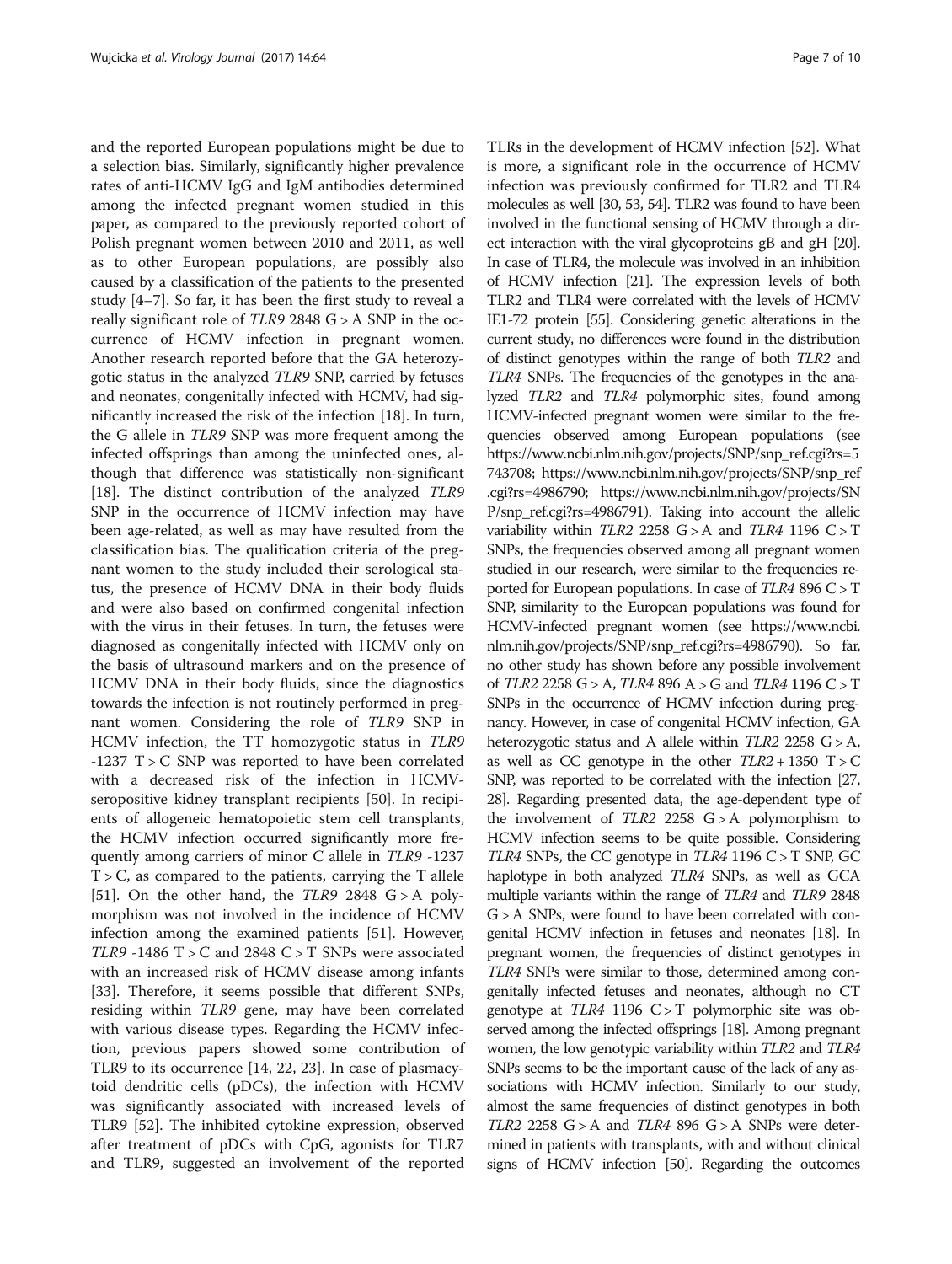<span id="page-7-0"></span>presented in this report, TLR9 2848 G > A SNP seems to be the major polymorphism, contributing to HCMV infection in pregnant women during pregnancy. However, the studied genetic alteration is not involved, either in amino acid changes in TLR9 molecule or in regulatory site modifications within TLR9 gene [\[56](#page-9-0)]. Therefore, other molecular changes occurring simultaneously with the analyzed polymorphism, may contribute to the course of immune response after the infection with HCMV.

## Conclusions

The outcomes presented in the current study show that TLR9 2848  $G > A$  SNP seems to be involved in the occurrence of HCMV infection in pregnant women. Since both the GG homozygotic and GA heterozygotic statuses, as well as the G allele at TLR9 polymorphic site were significantly more frequent among the uninfected pregnant women, when compared with the infected ones, the genetic alterations in the studied polymorphism may plausibly be associated with the infection with HCMV. However, we suggest that further detailed studies would highly be justified to investigate the molecular mechanism of the TLR9 2848  $G > A$  SNP function in HCMV infection.

## Additional files

[Additional file 1: Figure S1.](dx.doi.org/10.1186/s12985-017-0730-8) Exemplary PCR-RFLP products representative for various genotypes within TLR2 2258  $G > A$  (A), TLR4 896 A  $> G$  (B), TLR4 1196  $C > T$  (C) and TLR9 2848 G > A (D) SNPs. DNA fragments were resolved in 2% agarose gel, stained with ethidium bromide. Disparate lanes show restriction profiles for distinct genotypes in the range of studied TLR polymorphisms, determined in different pregnant women. The numbers on the right side of electropherograms show the size of separated DNA fragments. M—50 bp DNA marker; GG, GA, AA, AG, CT, CC—genotypes determined in studied TLR polymorphisms. (TIF 501 kb)

[Additional file 2: Figure S2.](dx.doi.org/10.1186/s12985-017-0730-8) a and b Representative chromatograms of DNA fragments of various sequenced PCR products, encompassing TLR2 2258 G > A (A, B), TLR4 896 A > G (C, D), TLR4 1196 C > T (E, F) and TLR9 2848 G > A (G-I) SNPs. For TLR2 SNP, DNA forward strands were sequenced, and for TLR4 and TLR9—reverse strands were assayed. The numbers above some peaks of chromatograms indicate the following nucleotides determined in sequenced DNA fragments. Loci of the polymorphisms and genotypes analyzed in the study, are indicated with arrows. GG, GA, AA, AG, CT, CC—genotypes determined in studied TLR SNPs. (ZIP 1732 kb)

#### Acknowledgements

Not applicable.

#### Funding

This study was funded by the Polish Ministry of Science & Higher Education, Polish Mother's Memorial Hospital-Research Institute (Young Researcher Internal Grant No. 2015/II/16-MN).

#### Availability of data and materials

The datasets during and/or analyzed during the current study are available from the corresponding author on reasonable request.

#### Author's contributions

WW and DN contributed to conception and designed the research. WW, EP, MS, JW and DN acquired data in the study. WW analyzed data, and all authors interpreted them. WW drafted the paper, and all authors revised it critically, read and approved the final manuscript.

#### Competing interests

The authors declare that they have no competing interests.

#### Consent for publication

Not applicable.

#### Ethics approval and consent to participate

The study was in accordance with the Helsinki Declaration and was approved by the Research Ethics Committee at the Polish Mother's Memorial Hospital—Research Institute.

## Publisher's Note

Springer Nature remains neutral with regard to jurisdictional claims in published maps and institutional affiliations.

#### Author details

<sup>1</sup>Scientific Laboratory of the Center of Medical Laboratory Diagnostics and Screening, Polish Mother's Memorial Hospital—Research Institute, 281/289 Rzgowska Street, Lodz 93-338, Poland. <sup>2</sup>Department of Perinatology and Gynecology, Polish Mother's Memorial Hospital—Research Institute, 281/289 Rzgowska Street, Lodz 93-338, Poland. <sup>3</sup>2nd Chair of Obstetrics and Gynecology, Duchess Anna Mazowiecka Public Teaching Hospital, Warsaw, Poland. <sup>4</sup> Laboratory of Molecular Virology and Biological Chemistry, Institute of Medical Biology, Polish Academy of Sciences, Lodz, Poland.

### Received: 3 January 2017 Accepted: 14 March 2017 Published online: 24 March 2017

#### References

- 1. Cordier AG, Guitton S, Vauloup-Fellous C, Grangeot-Keros L, Benachi A, Picone O. Awareness and knowledge of congenital cytomegalovirus infection among health care providers in France. J Clin Virol. 2012;55:158–63.
- 2. Paradowska E, Studzinska M, Nowakowska D, Wilczyński J, Rycel M, Suski P, et al. Distribution of UL144, US28 and UL55 genotypes in Polish newborns with congenital cytomegalovirus infections. Eur J Clin Microbiol Infect Dis. 2012;31:1335–45.
- 3. Rycel M, Wujcicka W, Zawilinska B, Paradowska E, Suski P, Gaj Z, et al. Mixed infections with distinct cytomegalovirus glycoprotein B genotypes in Polish pregnant women, fetuses, and newborns. Eur J Clin Microbiol Infect Dis. 2014;34:585–91.
- 4. Wujcicka W, Gaj Z, Wilczynski J, Sobala W, Spiewak E, Nowakowska D. Impact of socioeconomic risk factors on the seroprevalence of cytomegalovirus infections in a cohort of pregnant Polish women between 2010 and 2011. Eur J Clin Microbiol Infect Dis. 2014;33:1951–8.
- 5. Picone O, Vauloup-Fellous C, Cordier AG, Parent Du Châtelet I, Senat MV, Frydman R, et al. A 2-year study on cytomegalovirus infection during pregnancy in a French hospital. BJOG. 2009;116:818–23.
- 6. Gaytant MA, Galama JM, Semmekrot BA, Melchers WJ, Sporken JM, Oosterbaan HP, et al. The incidence of congenital cytomegalovirus infections in The Netherlands. J Med Virol. 2005;76:71–5.
- 7. Pembrey L, Raynor P, Griffiths P, Chaytor S, Wright J, Hall AJ. Seroprevalence of cytomegalovirus, Epstein Barr virus and varicella zoster virus among pregnant women in Bradford: a cohort study. PLoS One. 2013;27:e81881.
- 8. Benoist G, Leruez-Ville M, Magny JF, Jacquemard F, Salomon LJ, Ville Y. Management of pregnancies with confirmed cytomegalovirus fetal infection. Fetal Diagn Ther. 2013;33:203–14.
- 9. Hollier LM, Grissom H. Human herpes viruses in pregnancy: cytomegalovirus, Epstein-Barr virus, and varicella zoster virus. Clin Perinatol. 2005;32:671–96.
- 10. Kenneson A, Cannon MJ. Review and meta-analysis of the epidemiology of congenital cytomegalovirus (CMV) infection. Rev Med Virol. 2007;17:253–76.
- 11. Rycel M, Gaj Z, Wilczynski J, Paradowska E, Studzińska M, Suski P, et al. Evaluation of the association between maternal HCMV viremia and the course of pregnancy and neonatal outcome. Ginekol Pol. 2013;84:1005–11.
- 12. Malinger G, Lev D, Lerman-Sagie T. Imaging of fetal cytomegalovirus infection. Fetal Diagn Ther. 2011;29:117–26.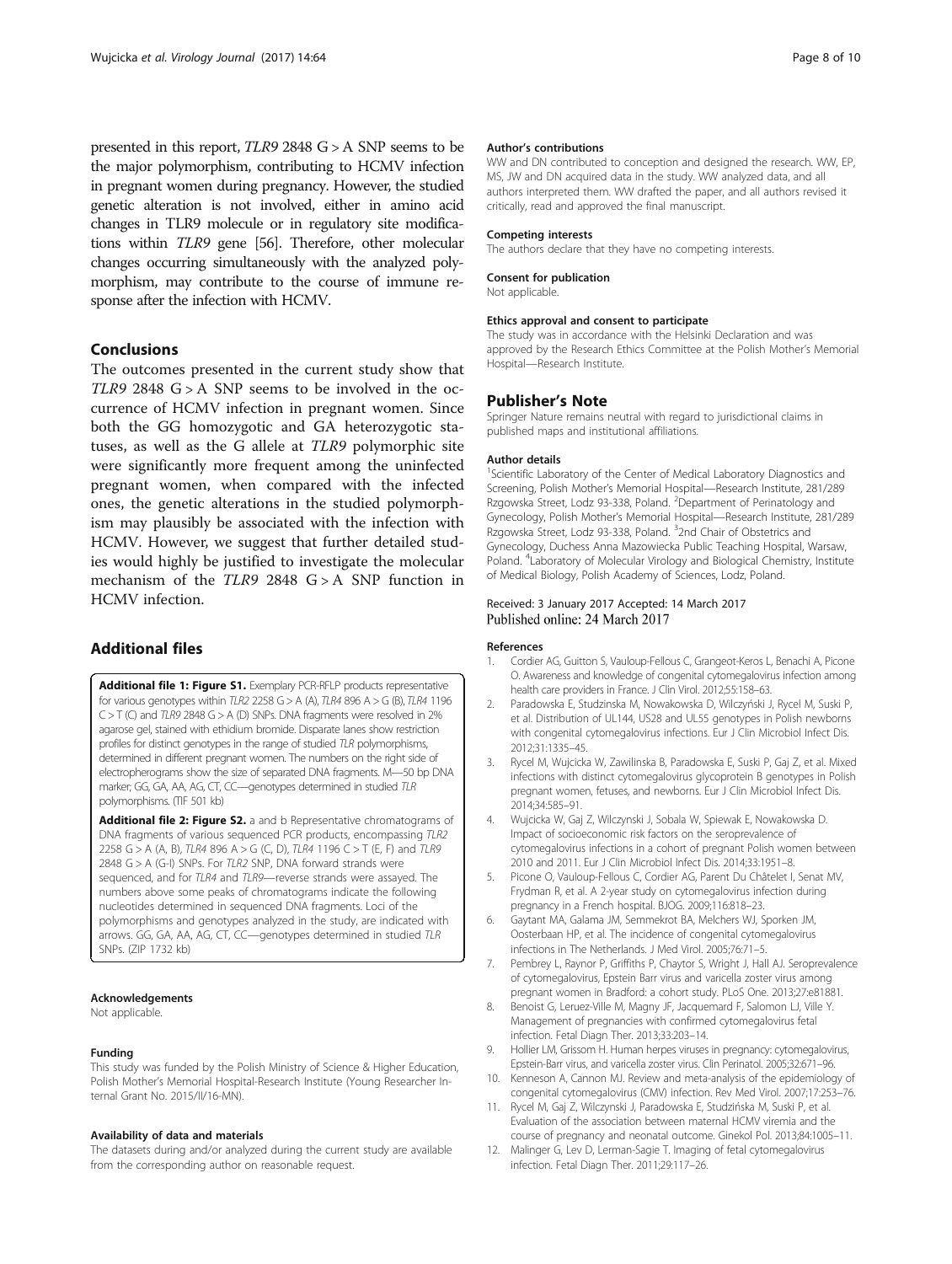- <span id="page-8-0"></span>13. Renneson J, Dutta B, Goriely S, Danis B, Lecomte S, Laes JF, et al. IL-12 and type I IFN response of neonatal myeloid DC to human CMV infection. Eur J Immunol. 2009;39:2789–99.
- 14. Wujcicka W, Wilczynski J, Nowakowska D. Alterations in TLRs as new molecular markers of congenital infections with Human cytomegalovirus? Pathog Dis. 2014;70:3–16.
- 15. Yew KH, Harrison CJ. Blockade of Lyn kinase upregulates both canonical and non-canonical TLR-3 pathways in THP-1 monocytes exposed to human cytomegalovirus. Acta Virol. 2011;55:243–53.
- 16. Jablonska A, Paradowska E, Studzinska M, Suski P, Nowakowska D, Wiśniewska-Ligier M, et al. Relationship between toll-like receptor 2 Arg677Trp and Arg753Gln and toll-like receptor 4 Asp299Gly polymorphisms and cytomegalovirus infection. Int J Infect Dis. 2014;25:11–5.
- 17. Muntasell A, Costa-Garcia M, Vera A, Marina-Garcia N, Kirschning CJ, Lopez-Botet M. Priming of NK cell anti-viral effector mechanisms by direct recognition of human cytomegalovirus. Front Immunol. 2013;4:40.
- 18. Wujcicka W, Paradowska E, Studzinska M, Gaj Z, Wilczyński J, Leśnikowski Z, et al. TLR9 2848 GA Heterozygotic Status Possibly Predisposes Fetuses and Newborns to Congenital Infection with Human Cytomegalovirus. PLoS One. 2015;10:e0122831.
- 19. Landais I, Pelton C, Streblow D, DeFilippis V, McWeeney S, Nelson JA. Human Cytomegalovirus miR-UL112-3p Targets TLR2 and Modulates the TLR2/IRAK1/NFkappaB Signaling Pathway. PLoS Pathog. 2015;11:e1004881.
- 20. Boehme KW, Guerrero M, Compton T. Human cytomegalovirus envelope glycoproteins B and H are necessary for TLR2 activation in permissive cells. J Immunol. 2006;177:7094–102.
- 21. Harwani SC, Lurain NS, Zariffard MR, Spear GT. Differential inhibition of human cytomegalovirus (HCMV) by toll-like receptor ligands mediated by interferon-beta in human foreskin fibroblasts and cervical tissue. Virol J. 2007;4:133.
- 22. Yew KH, Carsten B, Harrison C. Scavenger receptor A1 is required for sensing HCMV by endosomal TLR-3/-9 in monocytic THP-1 cells. Mol Immunol. 2010;47:883–93.
- 23. Iversen AC, Steinkjer B, Nilsen N, Bohnhorst J, Moen SH, Vik R, et al. A proviral role for CpG in cytomegalovirus infection. J Immunol. 2009;182:5672–81.
- 24. Bochud PY, Chien JW, Marr KA, Leisenring WM, Upton A, Janer M, et al. Tolllike receptor 4 polymorphisms and aspergillosis in stem-cell transplantation. N Engl J Med. 2008;359:1766–77.
- 25. Brown RA, Gralewski JH, Razonable RR. The R753Q polymorphism abrogates toll-like receptor 2 signaling in response to human cytomegalovirus. Clin Infect Dis. 2009;49:e96–9.
- 26. Kang SH, Abdel-Massih RC, Brown RA, Dierkhising RA, Kremers WK, Razonable RR. Homozygosity for the toll-like receptor 2 R753Q singlenucleotide polymorphism is a risk factor for cytomegalovirus disease after liver transplantation. J Infect Dis. 2012;205:639–46.
- 27. Taniguchi R, Koyano S, Suzutani T, Goishi K, Ito Y, Morioka I, et al. Polymorphisms in TLR-2 are associated with congenital cytomegalovirus (CMV) infection but not with congenital CMV disease. Int J Infect Dis. 2013;17:e1092–7.
- 28. Wujcicka W, Paradowska E, Studzińska M, Wilczyński J, Nowakowska D. TLR2 2258 G > A single nucleotide polymorphism and the risk of congenital infection with human cytomegalovirus. Virol J. 2017;14:12.
- 29. Yamakawa N, Ohto U, Akashi-Takamura S, Takahashi K, Saitoh S, Tanimura N, et al. Human TLR4 polymorphism D299G/T399I alters TLR4/MD-2 conformation and response to a weak ligand monophosphoryl lipid A. Int Immunol. 2013;25:45–52.
- 30. Yew KH, Carpenter C, Duncan RS, Harrison CJ. Human cytomegalovirus induces TLR4 signaling components in monocytes altering TIRAP, TRAM and downstream interferon-beta and TNF-alpha expression. PLoS One. 2012;7:e44500.
- 31. Ducloux D, Deschamps M, Yannaraki M, Ferrand C, Bamoulid J, Saas P, et al. Relevance of Toll-like receptor-4 polymorphisms in renal transplantation. Kidney Int. 2005;67:2454–61.
- 32. Kruger B, Banas MC, Walberer A, Böger CA, Farkas S, Hoffmann U, et al. A comprehensive genotype-phenotype interaction of different Toll-like receptor variations in a renal transplant cohort. Clin Sci (Lond). 2010;119:535–54430.
- 33. Paradowska E, Jabłońska A, Studzińska M, Skowrońska K, Suski P, Wiśniewska-Ligier M, et al. TLR9–1486T/C and 2848C/T SNPs Are Associated with Human Cytomegalovirus Infection in Infants. PLoS One. 2016;11:e0154100.
- 34. Xiong Y, Song C, Snyder GA, Sundberg EJ, Medvedev AE. R753Q polymorphism inhibits Toll-like receptor (TLR) 2 tyrosine phosphorylation, dimerization with TLR6, and recruitment of myeloid differentiation primary response protein 88. J Biol Chem. 2012;287:38327–37.
- 35. Arbour NC, Lorenz E, Schutte BC, Zabner J, Kline JN, Jones M, et al. TLR4 mutations are associated with endotoxin hyporesponsiveness in humans. Nat Genet. 2000;25:187–91.
- 36. Bell JK, Mullen GE, Leifer CA, Mazzoni A, Davies DR, Segal DM. Leucine-rich repeats and pathogen recognition in Toll-like receptors. Trends Immunol. 2003;24:528–33.
- 37. Gibrat JF, Garnier J, Robson B. Further developments of protein secondary structure prediction using information theory. New parameters and consideration of residue pairs. J Mol Biol. 1987;198:425–43.
- 38. Peixoto-Rangel AL, Miller EN, Castellucci L, Jamieson SE, Peixe RG, Elias Lde S, et al. Candidate gene analysis of ocular toxoplasmosis in Brazil: evidence for a role for toll-like receptor 9 (TLR9). Mem Inst Oswaldo Cruz. 2009;104:1187–90.
- 39. Ricci E, Malacrida S, Zanchetta M, Mosconi I, Montagna M, Giaquinto C, et al. Toll-like receptor 9 polymorphisms influence mother-to-child transmission of human immunodeficiency virus type 1. J Transl Med. 2010;8:49.
- 40. Hassan-Walker AF, Mattes FM, Griffiths PD, Emery VC. Quantity of cytomegalovirus DNA in different leukocyte populations during active infection in vivo and the presence of gB and UL18 transcripts. J Med Virol. 2001;64:283–9.
- 41. Paradowska E, Przepiórkiewicz M, Nowakowska D, Studzińska M, Wilczyński J, Emery VC, et al. Detection of cytomegalovirus in human placental cells by polymerase chain reaction. APMIS. 2006;114:764–71.
- 42. Wujcicka W, Wilczyński J, Paradowska E, Studzińska M, Nowakowska D. The role of single nucleotide polymorphisms, contained in proinflammatory cytokine genes, in the development of congenital infection with human cytomegalovirus in fetuses and neonates. Microb Pathog. 2017;105:106–16.
- 43. Temperton NJ, Quenelle DC, Lawson KM, Zuckerman JN, Kern ER, Griffiths PD, et al. Enhancement of humoral immune responses to a human cytomegalovirus DNA vaccine: adjuvant effects of aluminum phosphate and CpG oligodeoxynucleotides. J Med Virol. 2003;70:86–90.
- 44. Wujcicka W, Gaj Z, Wilczynski J, Nowakowska D. Possible role of TLR4 and TLR9 SNPs in protection against congenital toxoplasmosis. Eur J Clin Microbiol Infect Dis. 2015;34:2121–9.
- 45. Biswas D, Gupta SK, Sindhwani G, Patras A. TLR2 polymorphisms, Arg753Gln and Arg677Trp, are not associated with increased burden of tuberculosis in Indian patients. BMC Res Notes. 2009;2:162.
- 46. Kirchner M, Sonnenschein A, Schoofs S, Schmidtke P, Umlauf VN, Mannhardt-Laakmann W. Surface expression and genotypes of Toll-like receptors 2 and 4 in patients with juvenile idiopathic arthritis and systemic lupus erythematosus. Pediatr Rheumatol Online J. 2013;11:9–11.
- 47. Meena NK, Verma R, Verma N, Ahuja V, Paul J. TLR4 D299G polymorphism modulates cytokine expression in ulcerative colitis. J Clin Gastroenterol. 2013;47:773–80.
- 48. Pandey S, Mittal B, Srivastava M, et al. Evaluation of Toll-like receptors 3 (c.1377C/T) and 9 (G2848A) gene polymorphisms in cervical cancer susceptibility. Mol Biol Rep. 2011;38:4715–21.
- 49. Schroder NW, Diterich I, Zinke A, Eckert J, Draing C, von Baehr V, et al. Heterozygous Arg753Gln polymorphism of human TLR-2 impairs immune activation by Borrelia burgdorferi and protects from late stage Lyme disease. J Immunol. 2005;175:2534–40.
- 50. Fernandez-Ruiz M, Corrales I, Arias M, Campistol JM, Giménez E, Crespo J, et al. Association between individual and combined SNPs in genes related to innate immunity and incidence of CMV infection in seropositive kidney transplant recipients. Am J Transplant. 2015;15:1323–35.
- 51. Carvalho A, Cunha C, Carotti A, Aloisi T, Guarrera O, Di Ianni M, et al. Polymorphisms in Toll-like receptor genes and susceptibility to infections in allogeneic stem cell transplantation. Exp Hematol. 2009;37:1022–9.
- 52. Varani S, Cederarv M, Feld S, Tammik C, Frascaroli G, Landini MP, et al. Human cytomegalovirus differentially controls B cell and T cell responses through effects on plasmacytoid dendritic cells. J Immunol. 2007;179: 7767–76.
- 53. Assinger A, Kral JB, Yaiw KC, Schrottmaier WC, Kurzejamska E, Wang Y, et al. Human cytomegalovirus-platelet interaction triggers toll-like receptor 2 dependent proinflammatory and proangiogenic responses. Arterioscler Thromb Vasc Biol. 2014;34:801–9.